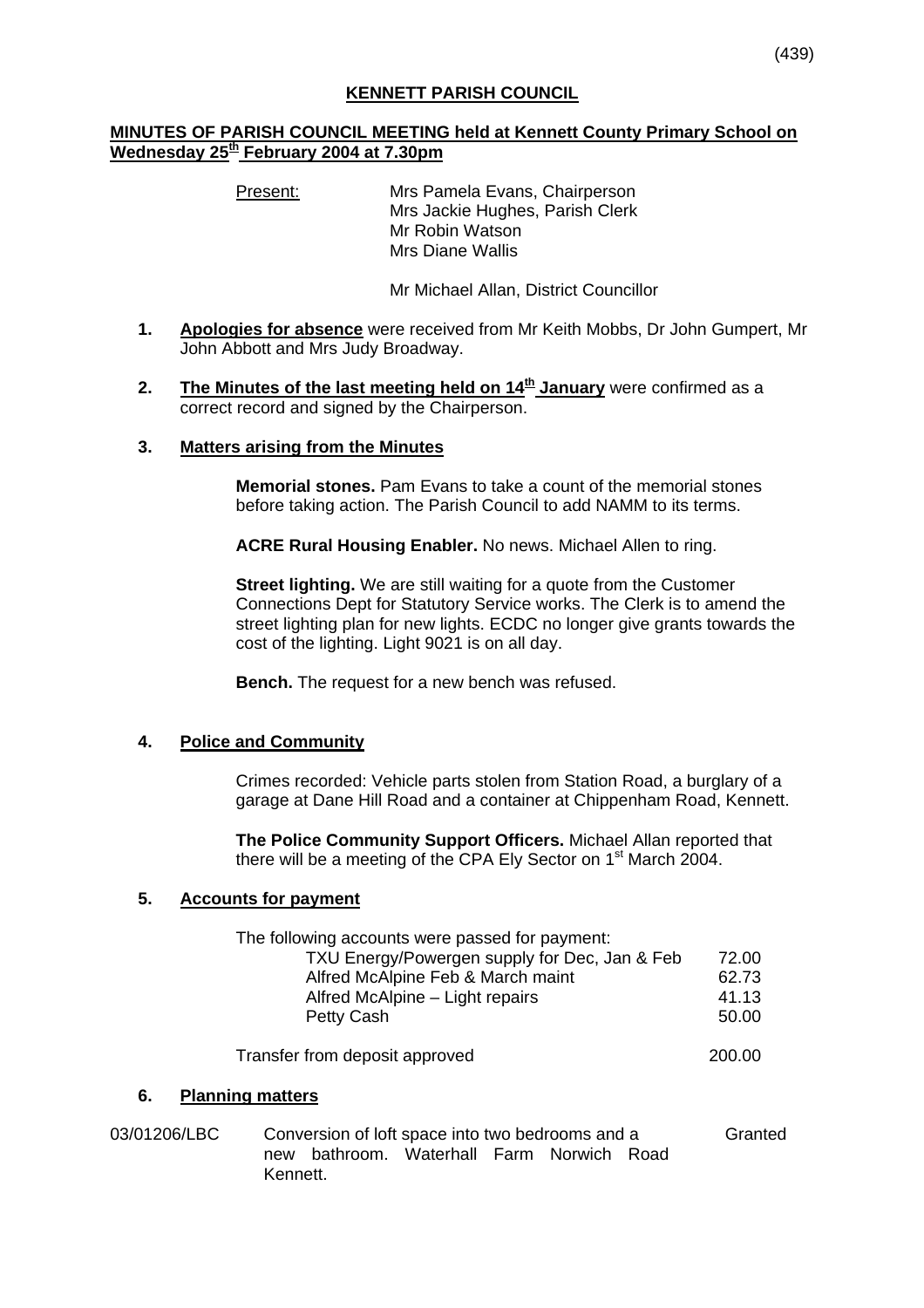| 03/01367/FUL | Erection of chalet bungalow and new double<br>garage for 72 Station Road Kennett. Trelawn 72<br><b>Station Road Kennett.</b>                   | No objections |
|--------------|------------------------------------------------------------------------------------------------------------------------------------------------|---------------|
|              | Advise Planning Committee that plan is out of date.<br>Density of housing is wrong and it might be<br>overcrowded. Michael Allen to ring ECDC. |               |

# **7. Correspondence**

| <b>ACRE</b>                        | Harvest magazine                                 | Noted        |
|------------------------------------|--------------------------------------------------|--------------|
| <b>CALC</b>                        | Workshops, seminars & training days              | Noted        |
| <b>CALC</b>                        | Quality PC status questionnaire                  | <b>Noted</b> |
| Cambs CC                           | <b>Highways review</b>                           | <b>Noted</b> |
| Cambs CC                           | Camlearn                                         | <b>Noted</b> |
| Cambs CC                           | Guided bus newsletter                            | Noted        |
| Cambs CC                           | Bus stop flags & changes to Local Bus Service    | <b>Noted</b> |
| Cambs CC                           | Cambs & Peterborough Waste Local Plan            | Noted        |
| Cambs & P'Borg<br><b>Fire Auth</b> | <b>Budget Consultation</b>                       | Noted        |
| <b>CPRE</b>                        | <b>TCG News &amp; Planning Update</b>            | <b>Noted</b> |
| <b>EC Comm</b><br>Safety P'ship    | EC graffiti project                              | Keep on file |
| <b>ECDC</b>                        | Weekly & six weekly decision lists               | <b>Noted</b> |
| <b>ECDC</b>                        | Master composter                                 | Noted        |
| <b>ECDC</b>                        | <b>Review ECD Local Plan</b>                     | Completed    |
| <b>ECDC</b>                        | <b>Mediation Delegation meeting</b>              | Noted        |
| <b>ECDC</b>                        | P C declaration of Interests                     | Noted        |
| <b>ECDC</b>                        | Ideas for business 16-25 year olds course        | Noted        |
| <b>ECDC</b>                        | P C vacancies                                    | Noted        |
| <b>ECDC</b>                        | Questionnaire on Openspaces & Leisure Facilities | Completed    |
| <b>EC Twinning</b><br>Assoc        | <b>Twinning News</b>                             | Noted        |
| Hereward                           | Home & Away Newsletter                           | Noted        |
| <b>Local Channel</b>               | Website                                          | Noted        |